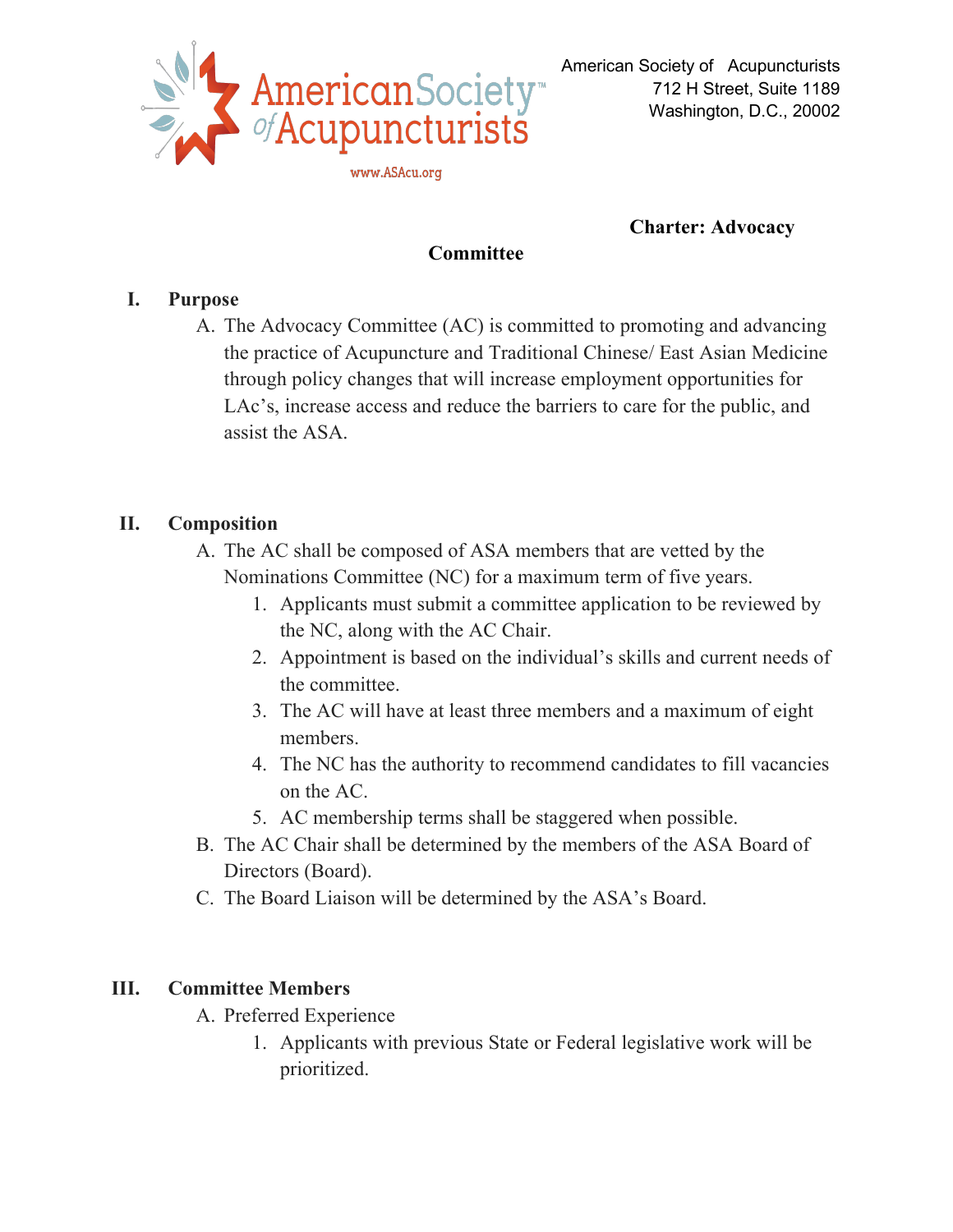

B. Desirable Skills,

Knowledge, and Abilities (SKAs)

- 1. Knowledge of state and federal legislative processes.
- 2. Organized and detail oriented.
- 3. Clear and concise writing and presentation skills.
- 4. Communicates effectively and credibly in both written and oral context.
- 5. Use of MS Office and other software programs, including Google Docs.
- C. Professional and Personal Attributes
	- 1. Able to work effectively and respectfully in a collaborative setting to accomplish goals of the ASA.
	- 2. Personal and professional integrity.
	- 3. Principled and sincere.
- D. Responsibilities
	- 1. Work collaboratively with ASA leadership with respect to advocacy.
	- 2. Interface directly with the ASA Council and receive input surrounding advocacy matters.
	- 3. Act as a consultative resource to the ASA on advocacy issues.
	- 4. Monitor state and federal legislation affecting the practice of L.A.c's.
	- 5. Develop advocacy documents (i.e. guidance documents, grassroots training and educational materials, etc).
	- 6. Train member state organizations on advocacy matters including the use of the member Advocacy Toolkit, BillTrack 50 and other advocacy tools and materials.
	- 7. Prepare reports and make recommendations to the Board on new and evolving advocacy matters.
	- 8. Able to attend monthly committee meetings (via phone or zoom). Absence of two or more meetings per year is grounds for removal.
	- 9. Able to commit to 5-10 hours per month to work on committee initiatives.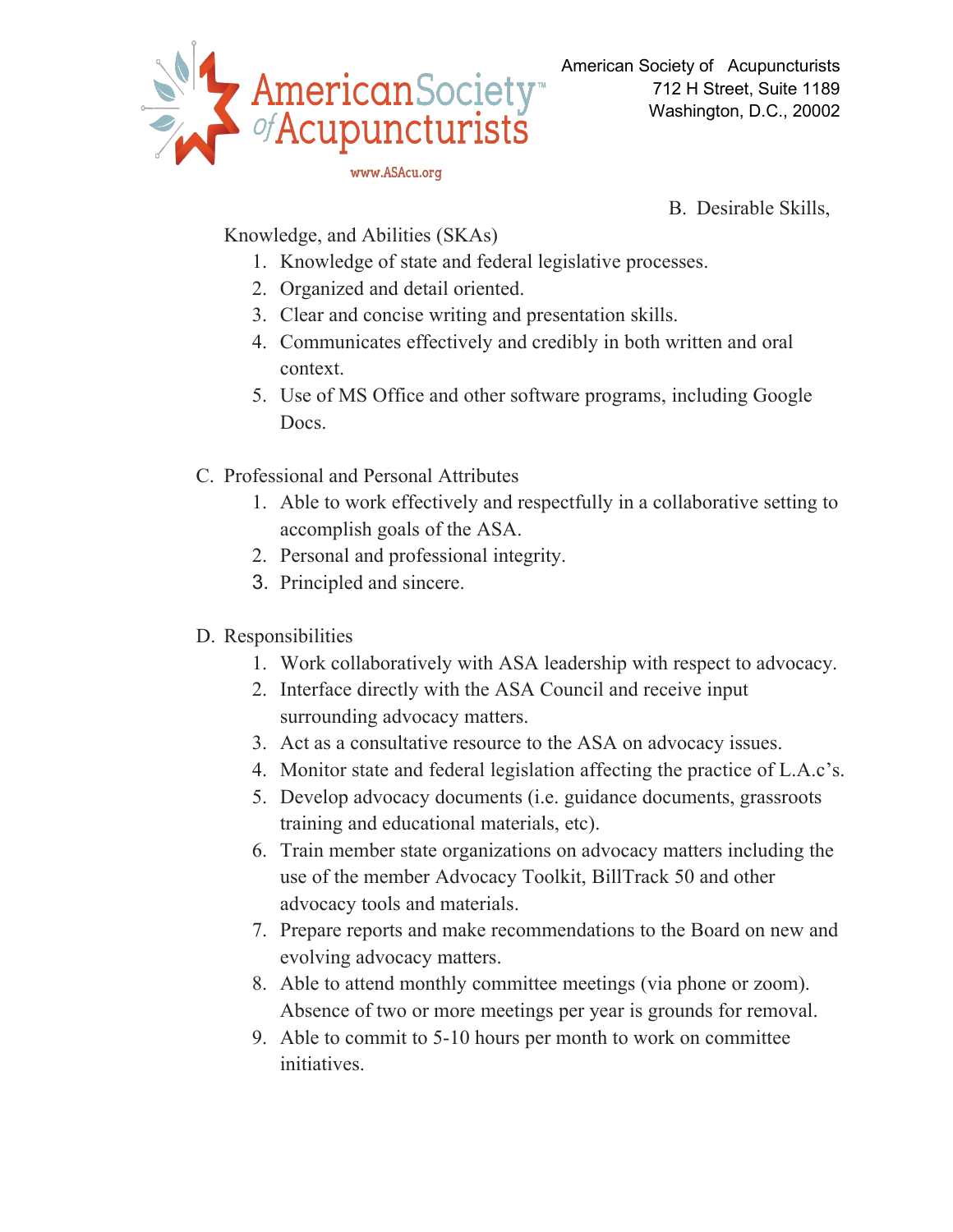

## **IV. Meetings**

- A. The AC shall meet monthly.
	- 1. Meetings will be via phone or zoom.
	- 2. Meetings will average 1-2 hours depending on current needs.
- B. Minutes will be documented at each meeting.

### **V. Order of Operations**

- A. Questions or concerns within the AC shall be brought to the AC Chair.
- B. Matters requiring the Board's attention shall be brought to the Board Liaison by the AC Chair.
- C. If the AC Chair is the concern in question, an AC member may bring said concern to the Board Liaison.

## **VI. Current Positions**

- A. Chair
	- 1. Jennifer Broadwell
- B. Board Liaison
	- 1. Amy Mager
- C. Members
	- 1. Jason Sargis
	- 2. Nell Smircina
	- 3. Joe Pandolfo
	- 4. Ginna Browning
	- 5. Greta Jeffery

## **VII. 2022 Goals**

- A. Develop a grassroots campaign for training member states on advocacy.
- B. Continue to educate and engage member state delegates on the available advocacy tools and best practices.
- C. Develop a communication system for reporting state specific issues.